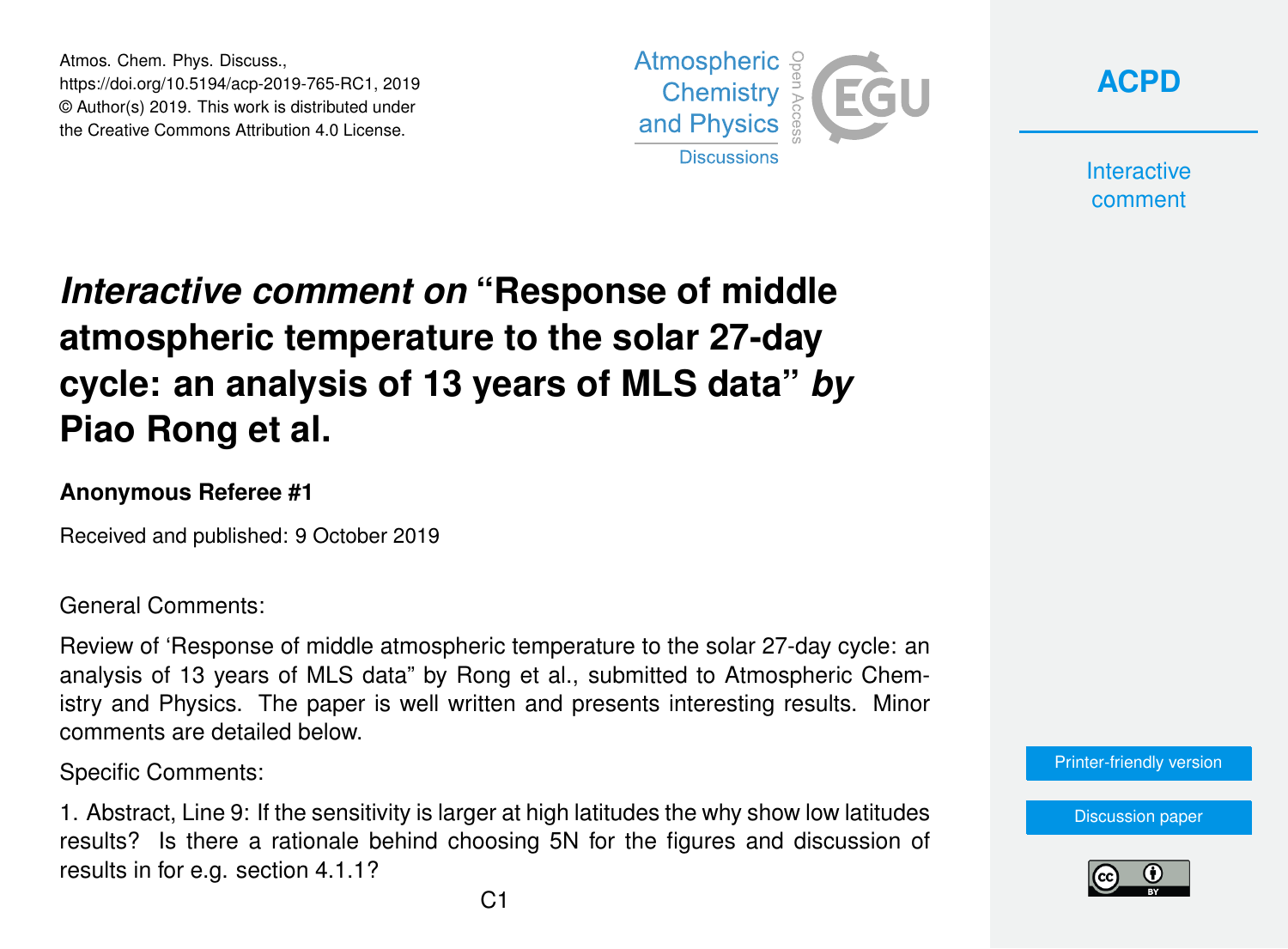2. Page 2, Line 15-20: Please specify results from Hood et al. (1991) and Brasseur (1993)

3. Page 3; Line 8: Yes, the processes leading to the observed 27-day signatures are not well understood. This manuscript also only speculates about the influence of dynamics but as in other publications doesn't provide any analysis to understand these processes.

4. Page 6; Line 1: Is the 0-day, 7-day, 13-day smooth also applied to the temperature anomalies (page 8; line 1) or is it used only to identify maxima and minima? Figure 7 shows that 3-day smooth is applied to temperature, is the same 3-day data smooth applied to MgII anomaly?

5. Page 12; Line 25: Another reason could be the vertical resolution between MLS (>10 km) and SOFIE (∼2 km). Also, SOFIE measures a range of latitudes (∼65-85).

6. Page 13; Line 13-14: If the 27-day signatures in solar minimum conditions are not statistically significant at most altitudes and latitudes, is the comparison of sensitivity values between strong and weak activity years valid? Can the authors specify what are the altitudes and latitudes that have significant sensitivities?

Technical Corrections:

7. Abstract, line 8: Is there a typo in this sentence "A tendency to higher temperature sensitivity to solar forcing in the winter hemisphere is found" (quantify tendency?)

8. Page3, Lines 3-4: I think there is a typo, grammar issues and/or or missing words in "Besides, an influence of 27-day variability on tropospheric parameters is also debated". Maybe the authors are saying that the 27-day variability on tropospheric parameters has been studied previously?

9. Page 3; line 27: typo "... radio flux 'or' can be....

10. Page 9, line 17: typo – ". . .the 27-day signature 'is' more significant. . ."

**Interactive** comment

[Printer-friendly version](https://www.atmos-chem-phys-discuss.net/acp-2019-765/acp-2019-765-RC1-print.pdf)

[Discussion paper](https://www.atmos-chem-phys-discuss.net/acp-2019-765)